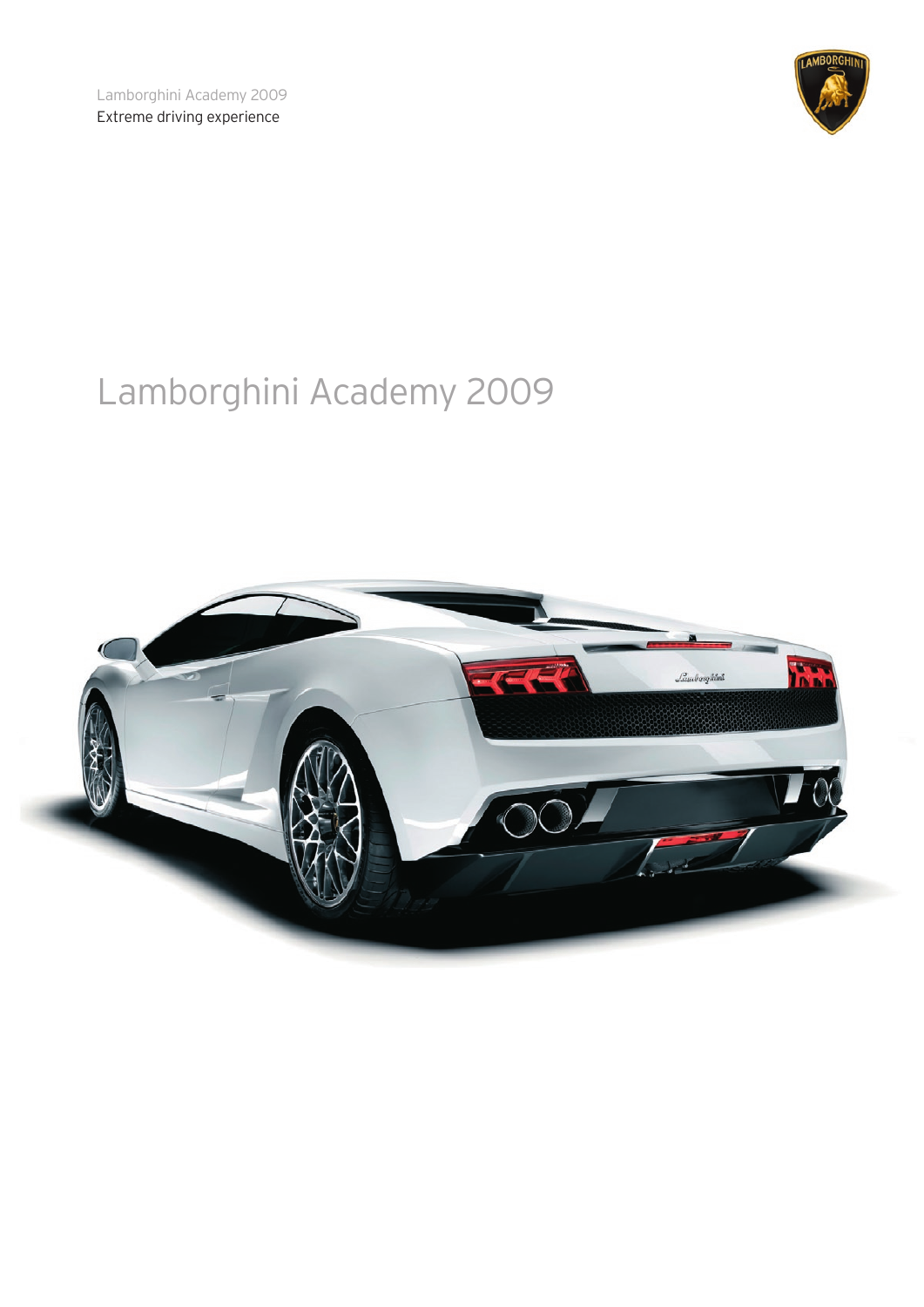



### Shifting, Steering, Braking. And who said men can't multi-task?

The opportunity to improve your driving skills in the ultimate super sports car, or your chance to drive a Lamborghini for the first time - Lamborghini Academy offers two levels of course.

The Lamborghini Track Academy provides an entry into the world of Lamborghini and offers the ideal opportunity to develop your track driving skills under professional guidance. Courses are open to all sports car enthusiasts as well as Lamborghini owners.

This 1.5 day course starts with a theory session and briefing on Day One (arrival day), including a formal meeting with your driving instructors as well as an informal introduction over dinner!

Day Two is a full day on track, split between handling exercises and track sessions. Controlled skids, breaking techniques, manoeuvring with/without ESP and other safety exercises will allow you to explore both your own capabilities and those of the Lamborghini you're driving. Always with our professional instructors in th co-driver's seat, discover your own abilities as well as those of the car: thrill in the environment of a high speed race track, pushing the limits of the powerful Lamborghini Gallardo LP 560-4 with its permanent all-wheel drive.

#### The Lamborghini Advanced Academy is

dedicated to perfecting your track driving skills, concentrating on improving vehicle control, achieving the perfect racing line, and maximising the driver's overall performance on the race track with the help of advanced telemetry. This course is reserved for participants who have already attended a Lamborghini Track Academy course.

An important feature of this course is the driving experience gained behind the wheel of Lamborghini's top model, the Murciélago LP 640 with its 640 hp 12-cylinder engine: the fastest and most extreme super sports car in its class.

The one day program will start with a theory recap and safety briefing as well as a technical introduction to the LP 640. You will then spend the entire day out on track, rotating between drives in the Gallardo LP 560-4 and the Murciélago LP 640 while sections of your performance are recorded electronically. Your instructors will work with you to evaluate and interpret these telemetry results with the objective of perfecting your overall track performance.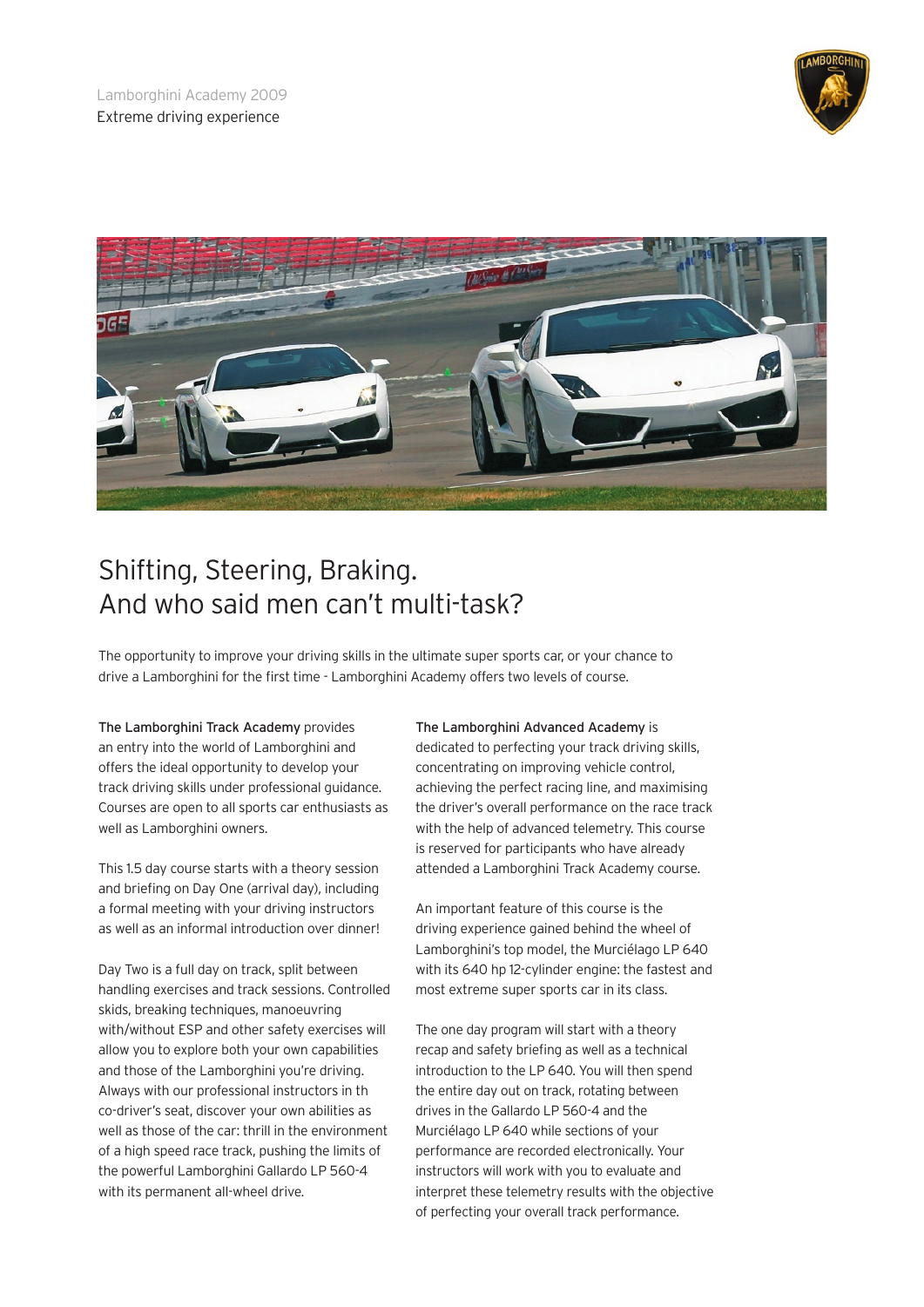

### Course dates 2009.

| <b>Event</b>      | <b>Dates</b>   | Location           | Price $(\epsilon)$ | <b>Nearest Airport</b> |
|-------------------|----------------|--------------------|--------------------|------------------------|
| Track 1           | 20/21 April 09 | Vallelunga         | 3.900              | Rome                   |
| Track 2           | 21/22 April 09 | Vallelunga         | 3.900              | Rome                   |
| Track 3           | 27/28 May 09   | Adria Raceway      | 3.200              | Venice or Bologna      |
| Track 4           | 28/29 May 09   | Adria Raceway      | 3.200              | Venice or Bologna      |
| Track 5           | 15/16 June 09  | Vallelunga         | 3.900              | Rome                   |
| Track 6           | 16/17 June 09  | Vallelunga         | 3.900              | Rome                   |
| Track 7           | 9/10 July 09   | Vallelunga         | 3.900              | Rome                   |
| Track 8           | 10/11 July 09  | Vallelunga         | 3.900              | Rome                   |
| Track 9           | 25/26 Sept 09  | Vallelunga Weekend | 4.200              | Rome                   |
| <b>Advanced 1</b> | 26/27 Sept 09  | Vallelunga Weekend | 4.500              | Rome                   |
| Track 10          | 12/13 Oct 09   | Vallelunga         | 3.900              | Rome                   |
| Track 11          | 13/14 Oct 09   | Vallelunga         | 3.900              | Rome                   |
| Track 12          | 16/17 Nov 09   | Vallelunga         | 3.900              | Rome                   |
| <b>Advanced 2</b> | 17/18 Nov 09   | Vallelunga         | 4.200              | Rome                   |

For additional event and location information during the year, please check the website for updates: www.lamborghiniacademy.com

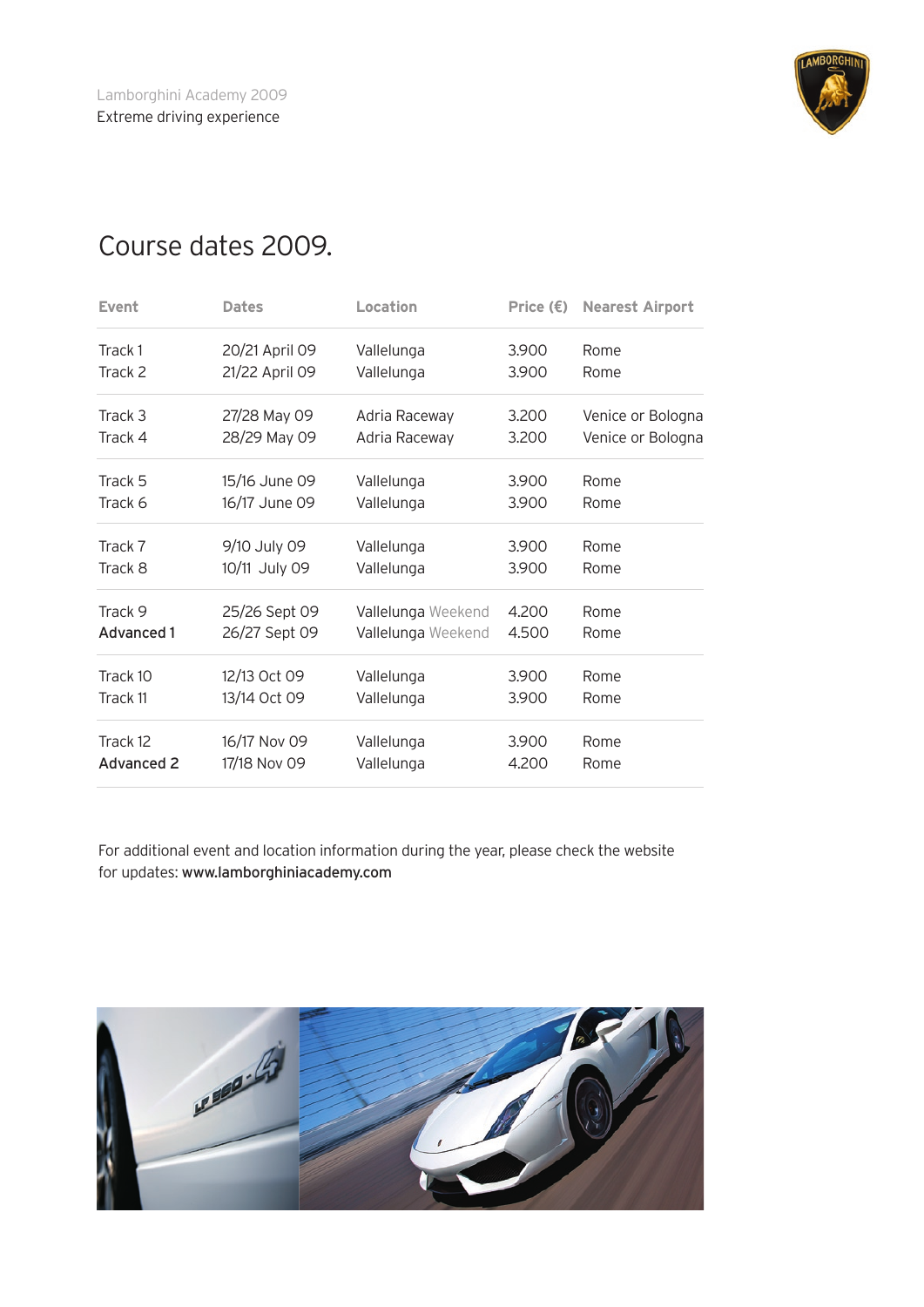

## Course features.

### **Track Academy**

- Maximum 18 participants (max. three per car)
- Academy driving cars: Gallardo LP 560-4, each with a Lamborghini Academy instructor
- 1.5 day program: theory on Day One arrival and Day Two track sessions
- Spectacular in-car video feature of your personal driving experience
- Photo CD recording the day's action

### **Advanced Academy**

- Maximum 16 participants (max. two per car)
- Academy driving cars: Gallardo LP 560-4 and Murciélago LP 640
- Telemetry recording and analyses of your lap performance
- 'Lead and follow' track driving
- Spectacular in-car video feature of your personal driving experience
- Photo CD recording the day's action

### Locations.

#### **Autodromo Vallelunga**

Via Mola Maggiorana, 4/e 00063, Campagnano di Roma, www.vallelunga.it

Nearest airport: Rome (FCO) approx. 30km Event hotel: Relais Falisco, Via Don Minsoni 19, 01033 Civita Castellana www.relaisfalisco.it

#### **Adria International Raceway**

Loc. Cavanella Po, 45011 Adria (RO) www.adriaraceway.com

Nearest airport: Venice (VCE) 70km or Bologna (BLQ) 100km Event hotel: Adria Raceway – Paddock Hotel

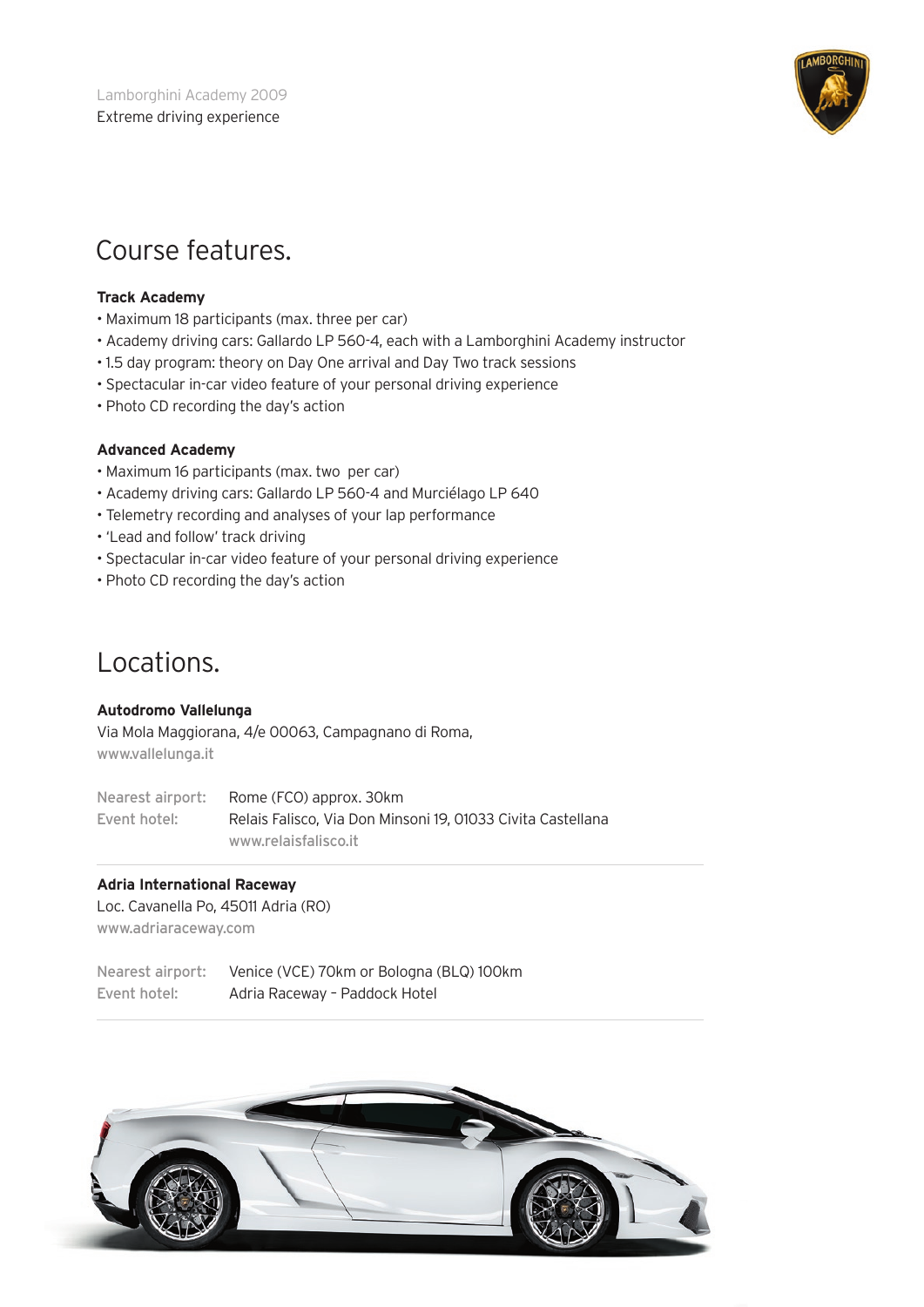

# Track Academy program overview.

| Day 1           | Individual arrival of participants at the event hotel                                                                                                                               |  |  |
|-----------------|-------------------------------------------------------------------------------------------------------------------------------------------------------------------------------------|--|--|
| $15:00 - 18:00$ | Check-in and event registration at the Lamborghini guest desk                                                                                                                       |  |  |
| 18:30           | Program starts with the introduction to the Academy schedule,<br>a theory session and Q&A session                                                                                   |  |  |
| 20:00           | Dinner for all participants                                                                                                                                                         |  |  |
| Day 2           | Breakfast followed by hotel check-out, and short transfer to the track<br>facilities. Lamborghini pit lane hospitality area will be at participants'<br>disposal for the entire day |  |  |
| 09:00           | Warm-up sessions on track                                                                                                                                                           |  |  |
| $09:30 - 12:50$ | Groups rotate between handling exercises and track sessions                                                                                                                         |  |  |
|                 | Lunch                                                                                                                                                                               |  |  |
| $13:50 - 17:00$ | Continue training, concluding with pace car 'lead and follow' sessions                                                                                                              |  |  |
| 17:30           | Event closing celebration, debriefing and certificates<br>Participants depart                                                                                                       |  |  |

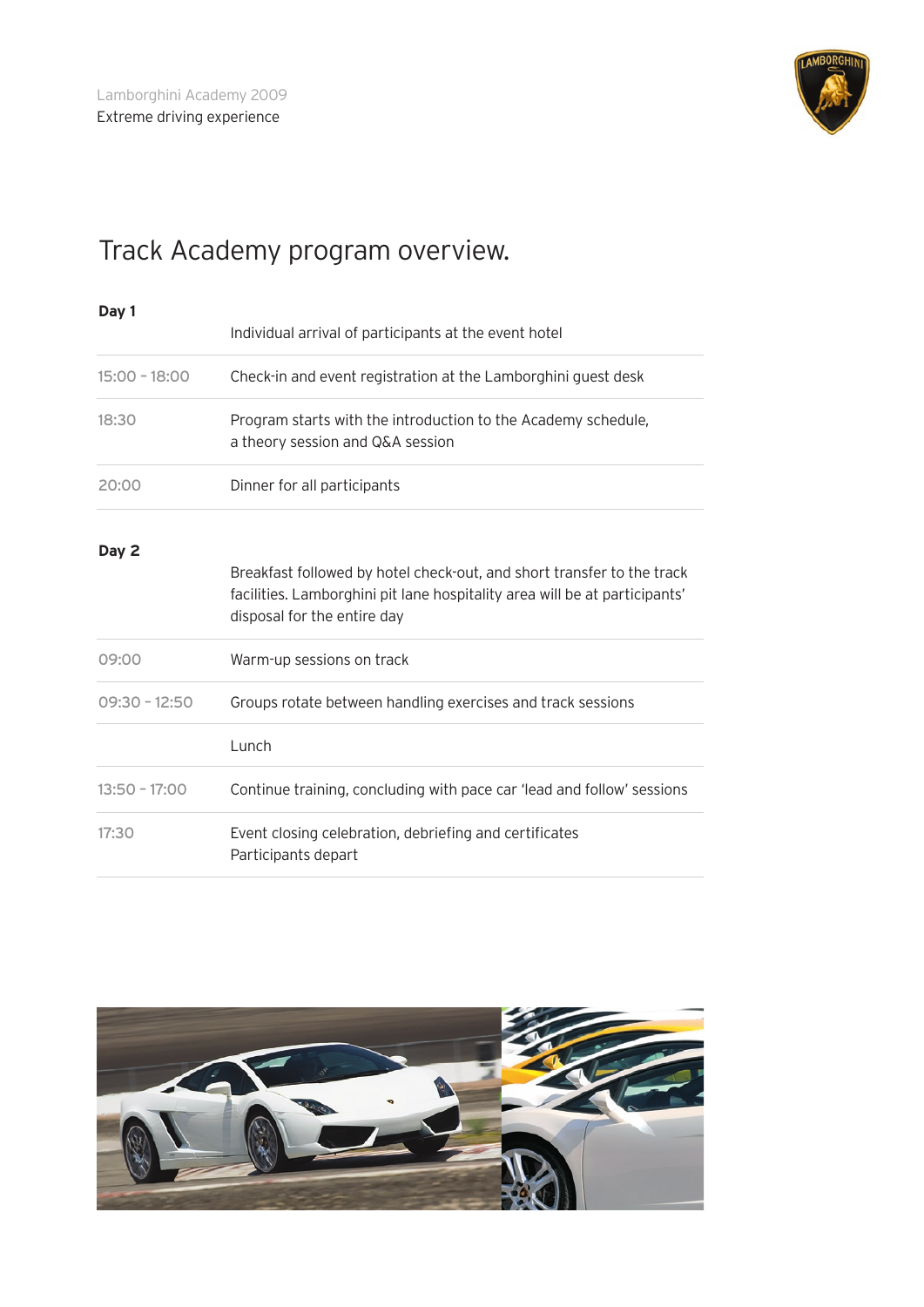

### Advanced Academy program overview.

This course is reserved for participants who have already attended a Lamborghini Track Academy course. You can arrange to complete the Track Academy course followed directly by the Advanced Academy program over one weekend if you wish: see dates where Advanced Academy directly follows Track Academy dates.

#### **Day 1**

|               | Return to our selected hotel after an exciting day of driving in the Track<br>Academy, or individual arrival at the hotel if you have already qualified for<br>the Advanced Academy through a Lamborghini Track Academy course. |
|---------------|---------------------------------------------------------------------------------------------------------------------------------------------------------------------------------------------------------------------------------|
| 20:00         | Dinner for all participants                                                                                                                                                                                                     |
| Day 2         | Breakfast followed by hotel check-out, and short transfer to the track<br>Lamborghini pit lane hospitality area will be at participants' disposal<br>for the entire day.                                                        |
| 09:00         | Warm-up sessions on track with Gallardo LP 560-4 and Murciélago LP 640                                                                                                                                                          |
| 09:30 - 12:50 | Track driving and telemetry sessions                                                                                                                                                                                            |
|               | Lunch                                                                                                                                                                                                                           |
| 13:50 - 17:00 | Continue training sessions, concluding with pace car<br>'lead and follow' sessions                                                                                                                                              |
| 17:30         | Event closing celebration, debriefing and certificates<br>Participants depart                                                                                                                                                   |

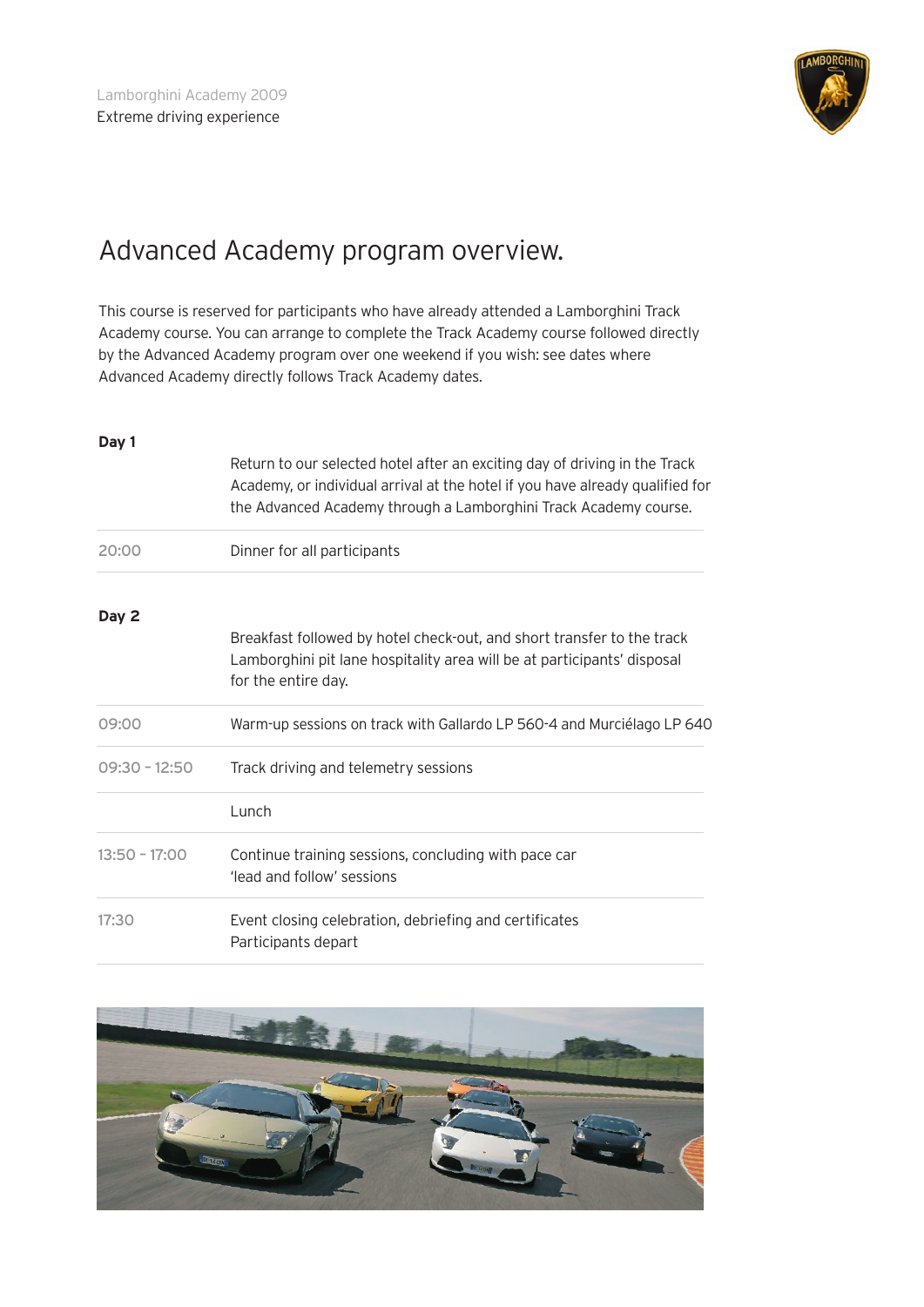

### Prices.

### Academy participant: Please refer to the course dates list

| Partner price:                                            | $\in$ 480 (no academy driving course but all other features)<br>Same partner price is applicable for all courses                      |
|-----------------------------------------------------------|---------------------------------------------------------------------------------------------------------------------------------------|
| Transfer rates:                                           | Transportation from/to airports to the event location can be organised<br>by us. Price indications (one way) for limousine transfers: |
| Rome - Vallelunga:<br>Venice - Adria:<br>Bologna - Adria: | € 100<br>€ 145<br>€ 215                                                                                                               |

For a quote of extras (additional hotel nights or other services) please contact Lamborghini Customer Experience.

#### **Price includes:**

- All use of Lamborghini Academy training cars according to program
- Insurance cover for driver as well as car and track damage cover
- One overnight stay (based on single occupancy) at the event hotel including breakfast
- Cocktails and dinner on the first evening, lunch on the second day
- Track hospitality with all refreshments
- Lamborghini gift items and Academy certificate
- Personal DVD of spectacular in-car video shots and photo CD capturing the day's action
- Partner price includes: one overnight stay (sharing double room), dinner, breakfast, and lunch trackside with hospitality, plus gift package

### **Food & hospitality**

Lamborghini will provide welcome cocktail reception, dinner, breakfast, lunch, and trackside hospitality for all participants and their partners according to the event program.

#### **Registration**

please register through our booking page on the website which will guide you through the necessary steps. All further communications linked to your registration will be via e-mail with the Lamborghini Customer Experience department.

Once registration is confirmed in writing (via e-mail or fax) by the Lamborghini Customer Experience department, the total fee is due within five working days.

### **The following cancellation fees will be obligatory:**

- Up to 30 days prior to the course: 20% of the total price
- from 30 7 days prior to the course: 60% of the total price
- from 7 days up to the course start: no refund

All prices listed in the offer include the value-added tax of the respective country. If a minimum number of participants is not reached, the Lamborghini Academy reserves the right to cancel a date and offer a rescheduled date or full refund to participants.